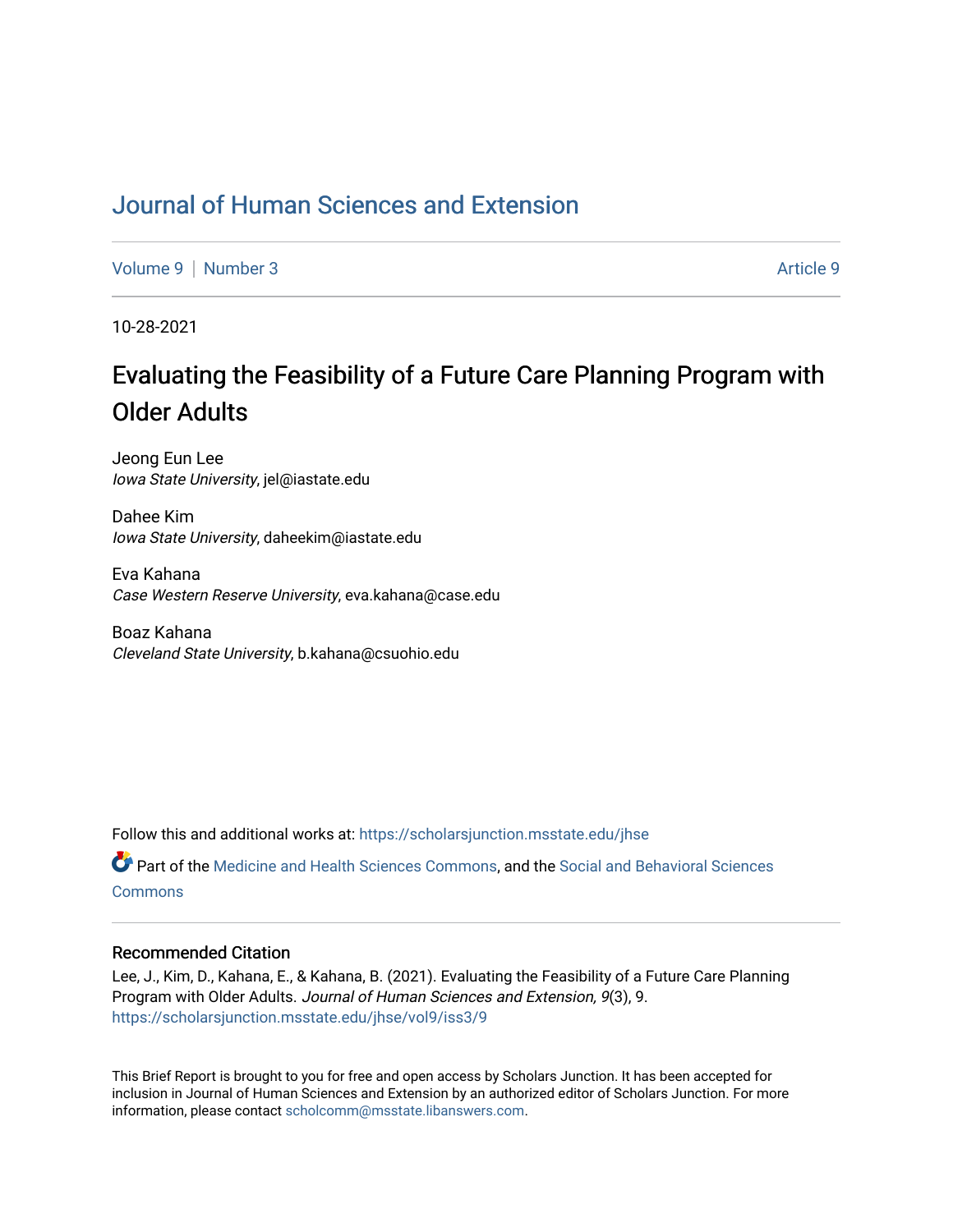## **Evaluating the Feasibility of a Future Care Planning Program with Older Adults**

## **Jeong Eun Lee Dahee Kim** *Iowa State University*

#### **Eva Kahana**

*Case Western Reserve University*

#### **Boaz Kahana**

*Cleveland State University*

*Despite potential health care needs, many older adults do not make concrete plans about future care in late life. Prior community programs have not addressed this need via Cooperative Extension systems. To address these gaps, we developed and evaluated the pilot study program, Future Care Planning, designed to help older adults plan for their own personal, health, and environmental care. The Plan Ahead program (Plan Ahead) consists of two sessions implemented over two weeks to teach older adults to plan for their future care across multiple domains, including health communication, aging in place, and end-of-life discussion. Iowa State University Human Science Extension and Outreach specialists delivered the program to a sample of 161 communityresiding older adults. We evaluated 1) the feasibility of the Plan Ahead program, 2) the acceptability of the program, and 3) participants' intention to change their future care planning. Participants reported that the program was useful and relatively easy to implement. They also reported being satisfied with the content and willing to attend other relevant programs in the future. Overall, the findings suggest that Plan Ahead is feasible as an educational program to help older adults prepare for future care planning.* 

*Keywords*: older adults, Extension programming, aging in place, future care planning

#### **Introduction**

Future care planning is defined as preparation for obtaining social and environmental resources for future care needs due to chronic illness or health events among older adults (Kahana et al., 2020; Pinquart & Sӧrensen, 2002). Although many older adults are aware of impending frailty and death in later life, relatively few make plans for their future because they do not see the need or avoid thinking about potential dependence in later life (Sörensen & Pinquart, 2001).

Direct correspondence to Joengeun (Jel) Lee at jel $@$ iastate.edu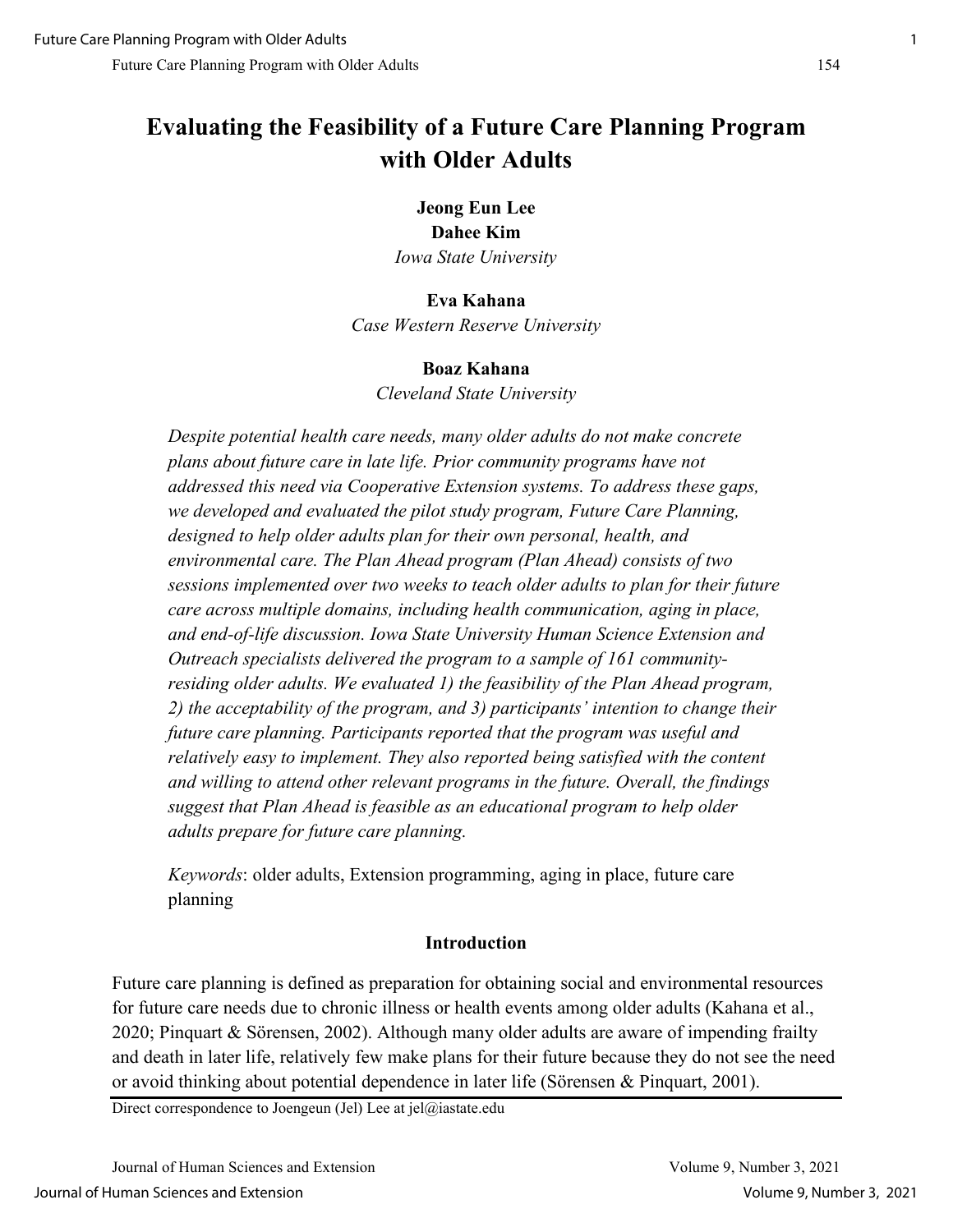Several interventions have targeted patients with a terminal illness or older adults in hospice care (Murtagh et al., 2014). These interventions target mainly advance care planning, documenting end-of-life care and palliative care needs (Denvir et al., 2015; Lum et al., 2015). However, older adults also need health and environmental planning for aging in place and arrangements for personal care. Indeed, research has consistently found benefits of preparing for future care for community-residing older adults (Sӧrensen et al., 2012). Older adults who are more futureoriented and plan ahead reported greater life satisfaction (Kahana et al., 2012). This proactive thinking enhances other health promotion behaviors, such as exercise (Kahana et al., 2005).

One approach toward prevention that may be suitable for older adults in the community is to focus on their communication with medical providers and family members. Nearly half (46%) of older adults (aged 65+) visit emergency departments (Rui & Kang, 2015), and older adults are likely to use health care more than one time in a given year (Blackwell & Villarroel, 2017). Given this high incidence of emergency hospital visits and frequent health care encounters, older adults need skills in preparing for unexpected health care needs while aging in place.

## **Future Care Planning Program Description**

Despite anticipating future care needs, many older adults do not take concrete steps to plan for their future care (Kahana et al., 2020; Sӧrensen & Pinquart, 2001). Sӧrensen and Pinquart (2001) found that many older adults underestimate their future care needs despite the risk of needing help or personal care in the future. Older adults often delay future care planning as they do not anticipate when they would need help in late life or want to avoid thinking about being dependent on others (Sӧrensen & Pinquart, 2001). However, some older adults believe future care planning is useful and provides a sense of security (Sörensen & Pinquart, 2001). This is consistent with findings that planning behavior and attitudes vary depending on the expectation of care, cultural norms, social or financial resources, and health (Kahana et al., 2020).

One way to encourage future care planning is to help older adults recognize potential care needs, gather information, and build resources for health crises or aging challenges. Proactivity theory (Kahana et al., 2014) considers preventive and corrective adaptations when coping with agingrelated challenges. The theory explores ways older adults shape their extant and potential resources and enhance their late-life well-being as they prepare to face normative stresses of aging. Prior research has shown that mental and physical health outcomes can be improved with proactive coping and concrete planning by older adults facing health challenges (Kahana et al., 2014; Ouwehand et al., 2007). In particular, proactive communication has been proposed as an effective strategy to improve desired psychological and physical outcomes in the health care partnership model (Kahana & Kahana, 2003). Proactive health communication skills can result in desired care, satisfaction with the care, and improved treatment adherence (Street et al., 2009). However, little work has addressed proactive health communication and future care planning for older adults in the community, especially via Cooperative Extension systems.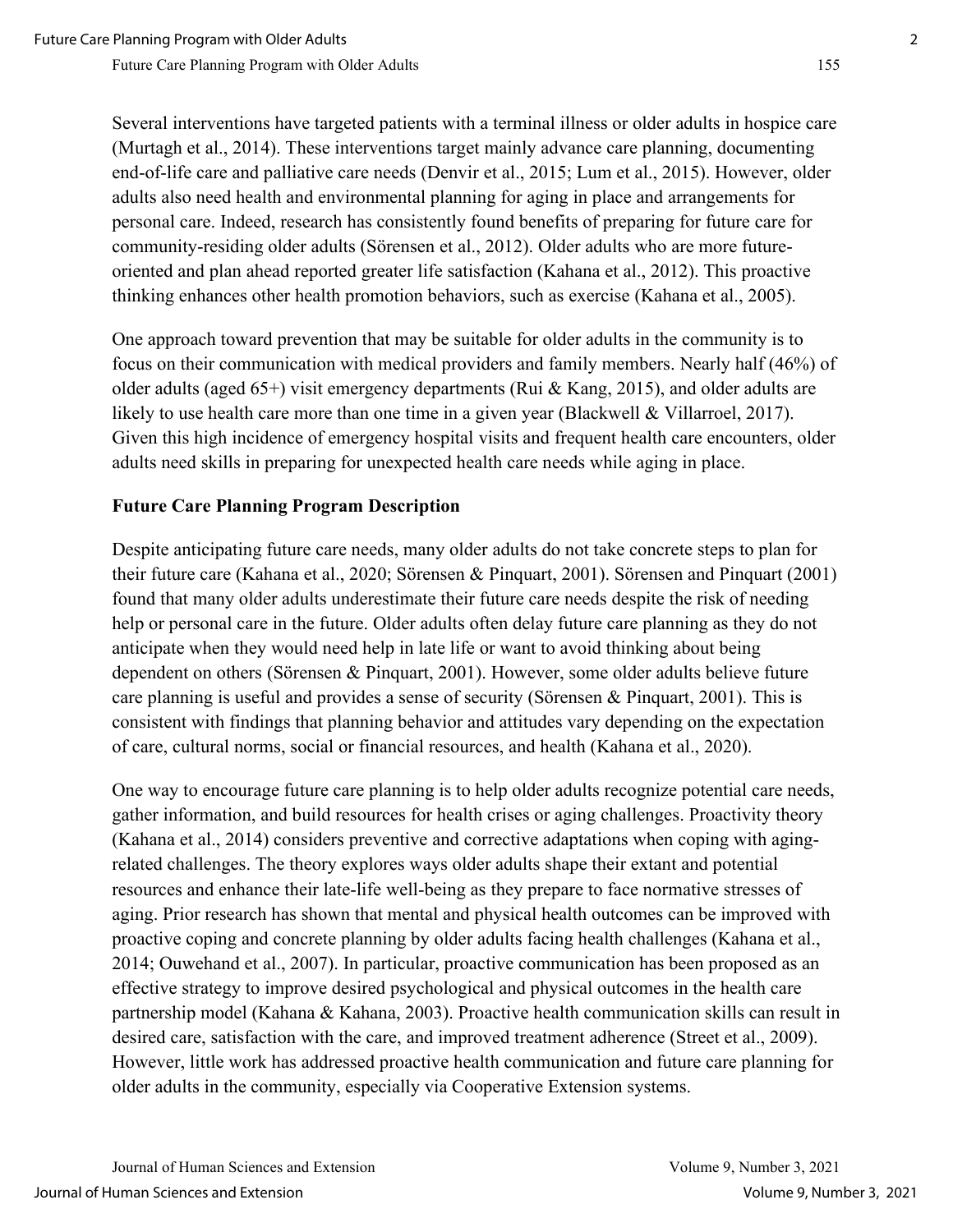Applying proactivity theory and the health care partnership model to Plan Ahead, this paper's authors developed the original protocol based on recommendations by experts in future care planning and health care communication. Thus, proactivity theory and health communication offered a sound foundation for this structured educational program of two 90-minute sessions.

Each session targets multiple domains of future care (see Table 1). Session content addresses the pragmatic aspects of future care planning. It includes helpful tips for aging in place and proactive health discussions with health care professionals and family members. In particular, the program also provides tips to solicit informal support from family members and strategies for enhancing medical encounters by providing proactive communication tips and tools to prepare for doctor's visits. For example, older adults were encouraged to prepare for doctor's visits by taking notes before these visits. In addition, the session addresses steps to modify their environment in ways that would empower them to feel safe at home (Booth & Peek, 2013; Wiles et al., 2012). Additionally, we demonstrated how to compile a comfort kit (i.e., emergency supplies such as medication, water, batteries), which could be useful for a power outage or home emergency. This program could be especially beneficial for rural-dwelling older adults, given the challenges associated with living in rural communities (Weaver et al., 2018).

With this goal in mind, future care planning was introduced as a community program facilitated by Iowa State University Human Science Extension and Outreach. The first author of this paper trained Extension specialists who would implement the program in the community. The training, including the demonstration of each session, took about 3-4 hours over Zoom.

|                     | <b>Session 1</b>                                          | <b>Session 2</b>                                                                       |
|---------------------|-----------------------------------------------------------|----------------------------------------------------------------------------------------|
| Communication       | Health communication                                      | End-of-life communication                                                              |
| Resource building   | Prepare lists for informal and formal<br>support networks | Check out community resources                                                          |
| Learning activities | Prepare comfort/safety kits                               | End-of-life discussion steps                                                           |
| Planning skills     | Prepare for doctor's visit                                | Conversation practice with family<br>and friends about end-of-life care<br>preferences |

*Table 1. Program Description and Learning Modules for Each Session* 

## **Study Objectives**

Prior studies have shown that community programs encouraging proactivity resulted in desired outcomes (Fox, 2010; Ouwehand et al., 2007). In particular, proactive coping has been shown to improve after short educational programs among older adults in the community (Bode et al., 2006). However, despite these promising results, to our knowledge, no prior studies have specifically examined the feasibility of community programs addressing the future care needs of older adults by providing contextual information and knowledge. To address this gap, we designed and evaluated a community-based intervention to promote communication and proactive self-care preparation, helping older adults in times of need, such as health incidents.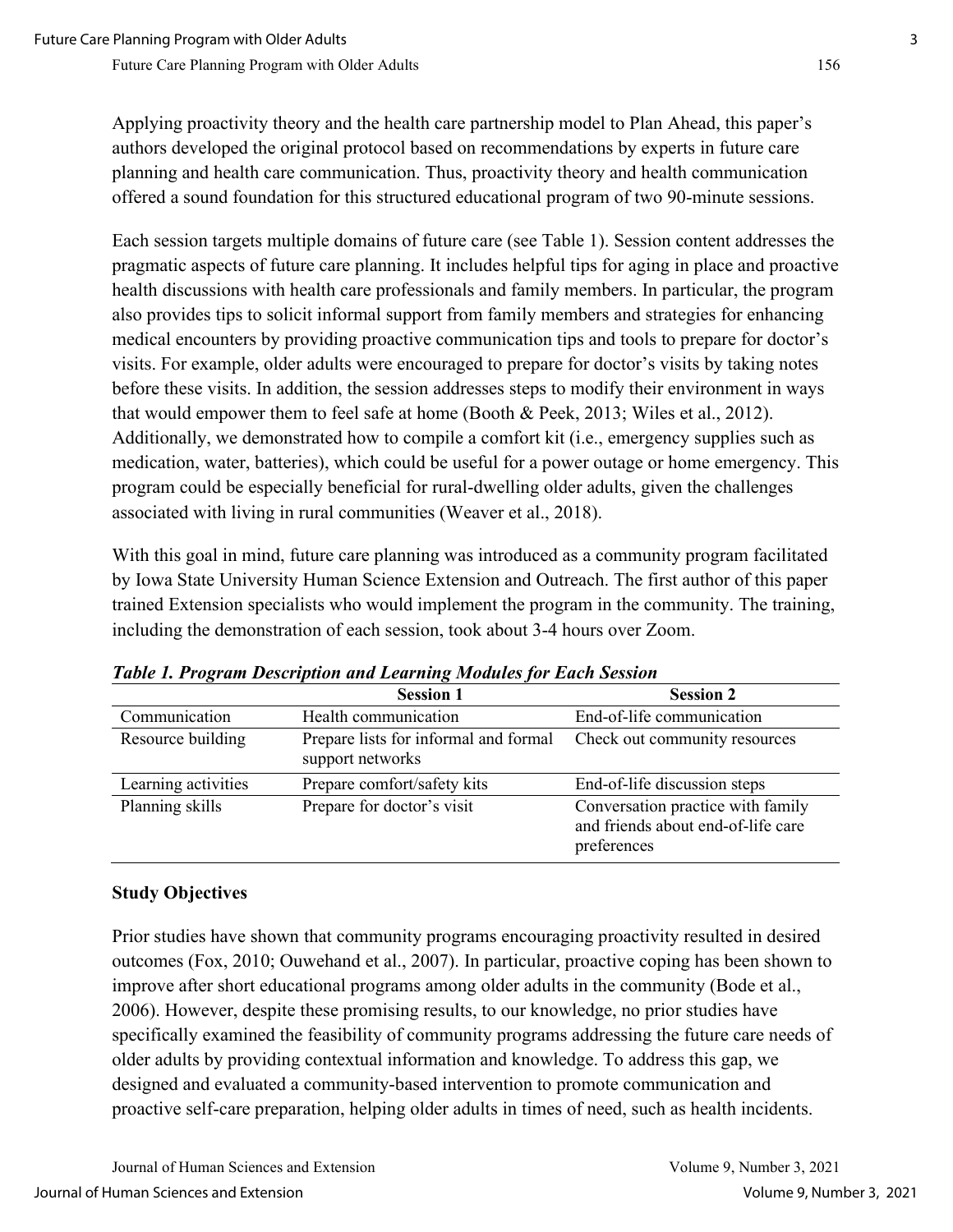The first objective of the study was to determine if Plan Ahead would be feasible and acceptable to participants. Another objective was to determine whether the program resulted in changes in the intention for future care planning among older adults. It was predicted that the Plan Ahead program would result in a greater intention to implement changes.

#### **Methods**

### **Participants**

Potential participants had to be 60 years or older, live in the community independently, and read and speak English to be included in the study. In 2018 and 2019, Extension specialists from Iowa State University Human Science and Extension recruited participants via county partners, public libraries, and senior centers. Once the screening criteria were met, participants  $(N = 161)$  were invited to the Plan Ahead program. Before the first session, all session facilitators received two hours of training with the first author of this paper. The facilitator training program was structured and included manuals, activities, toolkits with suggested wording, and rationales for the activities so that each specialist could teach and lead the session.

## **Study Design**

We used a quasi-experimental single-group pre-post design. Participants were asked to fill out a questionnaire right before the first session and then again right before the second session a week later (the first post-assessment). A second follow-up survey was conducted via telephone interview after the completion of the program. As the focus of the study is the quantitative findings, we are limiting our results to the first post-assessment (assessed at the second session) for the scope of the study.

#### **Procedure**

Data were collected from the participants at each session (before the start of each session). The time between each session/assessment was one week. Participants answered the questionnaires prior to each program  $(1<sup>st</sup>$  and  $2<sup>nd</sup>$  session). Questions included several domains of future care planning activities and expectations about future care. Demographic information was also collected. Since the study's focus was to evaluate the acceptability and feasibility of the program, only the first post-assessment (assessed at the beginning of the  $2<sup>nd</sup>$  session) was used for analysis. The post-test questionnaire included questions about the satisfaction, usefulness of the program, difficulty of implementing recommended activities, and intention to change regarding future care planning.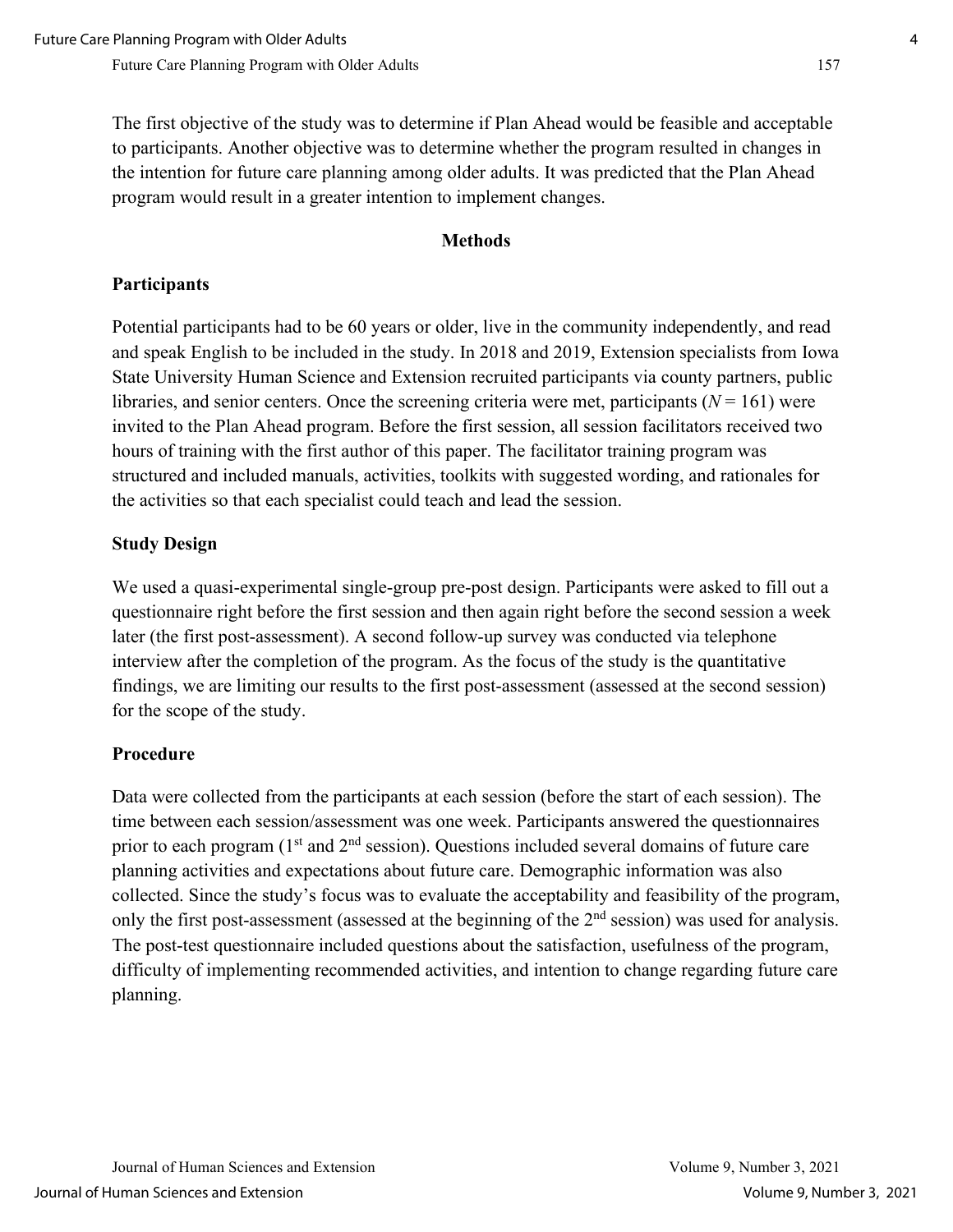



#### **Measures**

#### *Acceptability*

The acceptability of the program was assessed with questions about the content, such as program satisfaction, usefulness, and willingness to participate in future programs. Program satisfaction was measured using a single item: How satisfied were you with the information you received from our research team? The participants were asked to rate their level of program satisfaction with a 5-point Likert scale (1 = *very dissatisfied* to 5 = *very satisfied*). To measure the usefulness of the program, participants were asked to rate their perceived usefulness of the program with a 5-point Likert type scale (1 = *useless* to 5 = *very useful*). The willingness to participate in future programming was measured using a single item: If we offer additional programs, are you willing to participate again? Participants reported whether they would participate in an additional program  $(1 = \gamma e s, 0 = n\omega)$ .

#### *Feasibility*

Attendance and difficulty of the program were used to evaluate feasibility. Each participant's attendance was tracked in two sessions to measure the feasibility of the Plan Ahead program: attending one session  $= 1$  and attending two sessions  $= 2$ . Participants rated the difficulty of enacting suggestions from the program using a single item: How difficult was it for you to implement the suggestions for future care planning from the program? (1 = *not at all difficult,* 2= *a little difficult*, 3=*somewhat difficult*, and 4 = *very difficult*). To further inquire about the acceptable number of sessions, participants were asked to report the appropriate number of program sessions for learning how to plan for their future care using a single open-ended question: How many meetings would be helpful to learn about planning for future care?

#### *Intention to Change*

To investigate how the Plan Ahead program changed participants' views on future care planning, participants were asked to report whether they intended to change their future care planning since participation  $(1 = yes, 0 = no)$ . After the initial answer, participants were asked to provide written explanations as to why their opinions about future care planning have or have not changed since attending the program.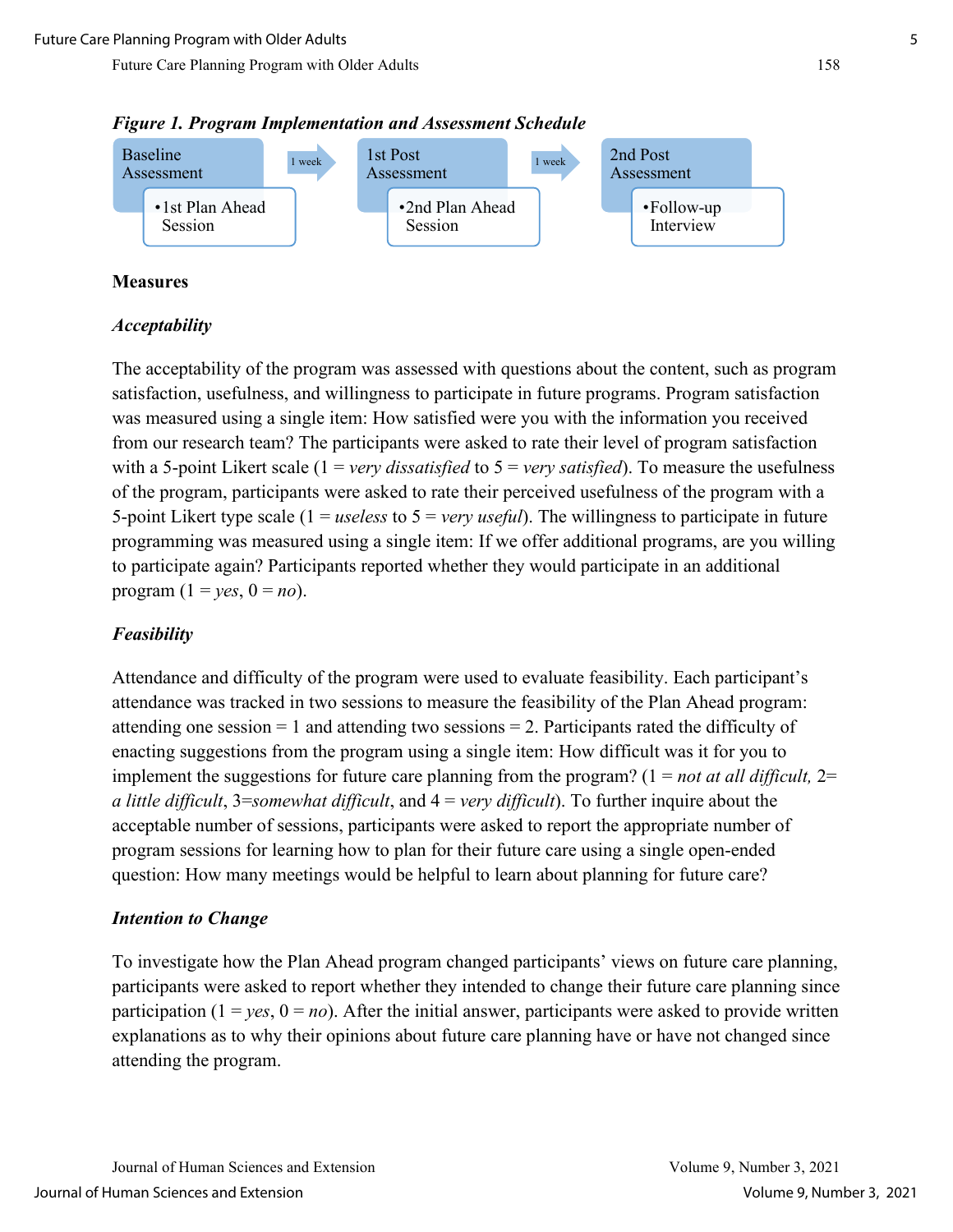## **Statistical Analysis**

Demographic characteristics of Plan Ahead program participants were investigated through descriptive and frequency analyses. SPSS 25.0 (IBM SPSS, 2017) was used for data analysis.

#### **Results**

## **Profiles of Participants**

A profile of our program participants is shown in Table 2. Among 161 participants, the mean age was 78.2 ( $SD = 8.9$ ), and 75.6% were female. A majority of participants (83.0%) were Caucasian, and 7.5% were African American. Most participants (94.4%) had at least a high school diploma. Almost half of the participants (49%) were widowed, and 32.7% were married. Regarding self-rated health, participants considered their health to be good ( $M = 3.80$ ,  $SD = 0.75$ ; ranging from 1 (very poor) – 5 (excellent)). The average number of chronic diseases was  $0.90$  $(SD = 0.90;$  ranging from 0-3), and more than half of the participants (59.5%) have at least one disease and more. Many participants (68.3%) were from a rural community.

| Variable                   | $M(SD) / \%$ |
|----------------------------|--------------|
| Age                        | 78.2 (8.9)   |
| Gender                     |              |
| Female                     | 75.6         |
| Male                       | 24.4         |
| Race/ethnicity             |              |
| Caucasian                  | 83.0         |
| African American           | 7.5          |
| Other                      | 9.5          |
| <b>Education</b> level     |              |
| Less than high school      | 5.6          |
| High school graduate       | 40.0         |
| 1-2 years of college       | 30.6         |
| College graduate           | 11.3         |
| Postgraduate work          | 5.6          |
| Postgraduate degree        | 6.9          |
| Marital status             |              |
| Married                    | 32.7         |
| Widowed                    | 40.9         |
| Divorced                   | 15.7         |
| Separated                  | 0.6          |
| Never married              | 10.1         |
| Self-rated health          | 3.8(0.8)     |
| Number of chronic diseases | 0.9(0.9)     |
| Residing in a rural area   | 68.3         |

*Table 2. Demographic Characteristics of the Participants (N = 161)*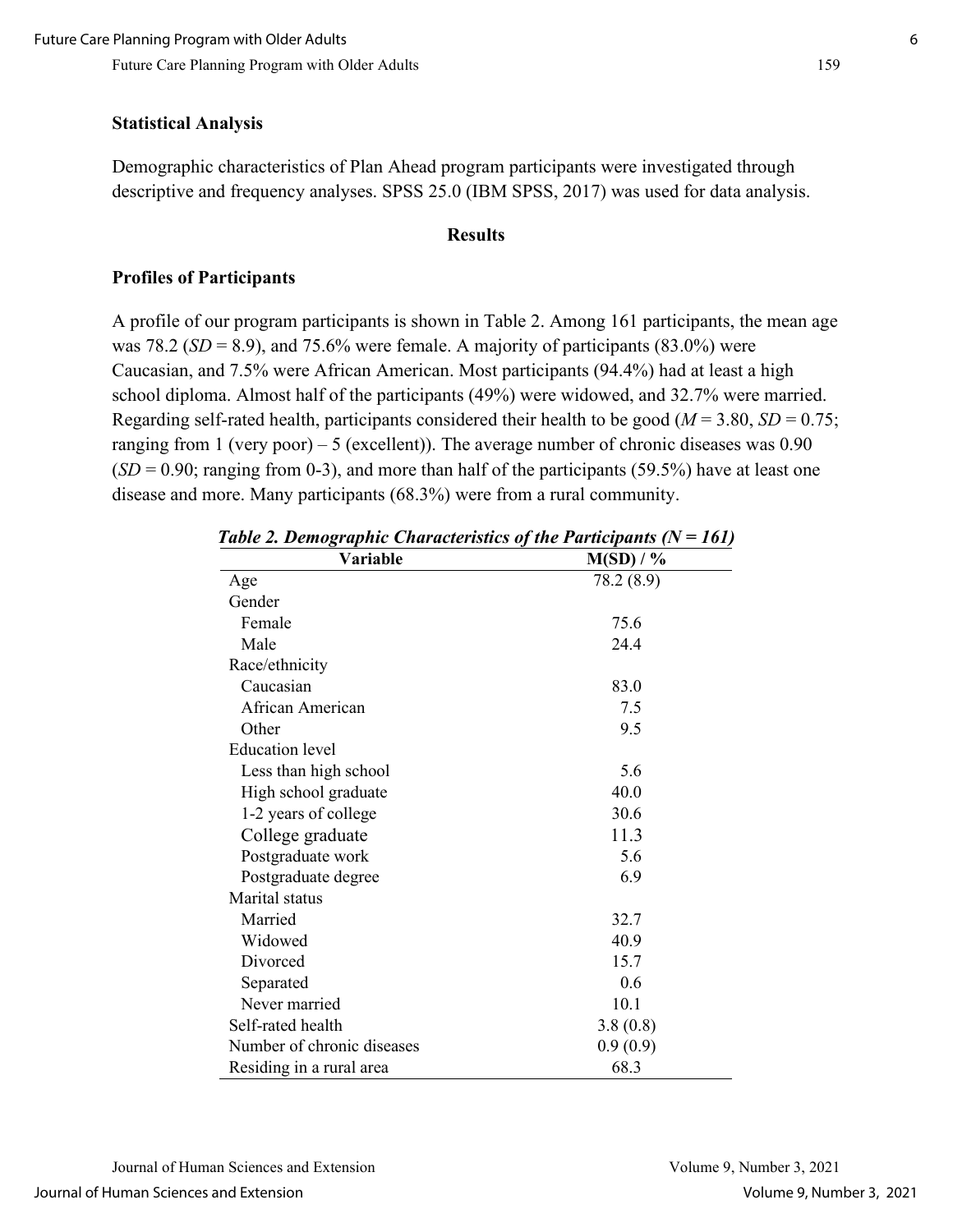#### **Acceptability, Feasibility, and Intention to Change**

#### *Acceptability*

Most participants reported that they were satisfied with the information about future care planning from the Plan Ahead program  $(M = 4.7, SD = 0.98)$ . One hundred twenty-seven participants (89%) reported that the program was useful. Most of the participants (83.9%;  $n =$ 120 of 143) reported that they were willing to attend and participate again if additional Plan Ahead programs were provided.

#### *Feasibility*

Attendance rates for both sessions of the intervention were high (88.8%; *n* = 143 of 161 people). To identify factors related to attendance, 143 participants who attended both sessions were compared to the 18 participants (11.2%;  $n = 18$  of 161 people) who attended only one session. Comparisons of these two groups were made regarding their demographics (age, education level, gender) and other health characteristics (i.e., number of chronic health conditions). These analyses showed that compared to the participants who attended only once, the participants who attended both sessions were marginally more educated:  $t(29.18) = -1.78$ ,  $p = .09$ . However, the two groups had similar averages for age, percentage of female and Caucasian, number of chronic health conditions, and self-rated health status. In addition to attendance, most of the participants reported that it was relatively easy to enact the suggestions from the program (*M* = 1.68, *SD* = 0.79; ranging from 1-4), indicating that most participants were able to implement the skills recommended by the program. In terms of the number of sessions, participants reported approximately 2.5 sessions would be sufficient to learn how to prepare for future care (*SD* = 1.52).

#### *Intentions to Change*

The majority of participants (62.0%) intended to improve their future care planning. In the following question of why their opinions for future care plans had changed or not changed, participants whose opinions had not changed indicated that they already knew the importance of future care planning. Overall, we found that the Plan Ahead program was acceptable and helped them recognize the need to plan for their future care.

#### **Discussion and Conclusion**

With an increasing aging population, the need for personal care and managing household tasks will be critical for community-residing older adults. As noted, older adults may be aware or contemplate their future care needs but rarely make concrete steps regarding which source of support they want to use. This need is greater, especially among rural-dwelling older adults where services are limited (Weaver et al., 2018). Given its wider network and working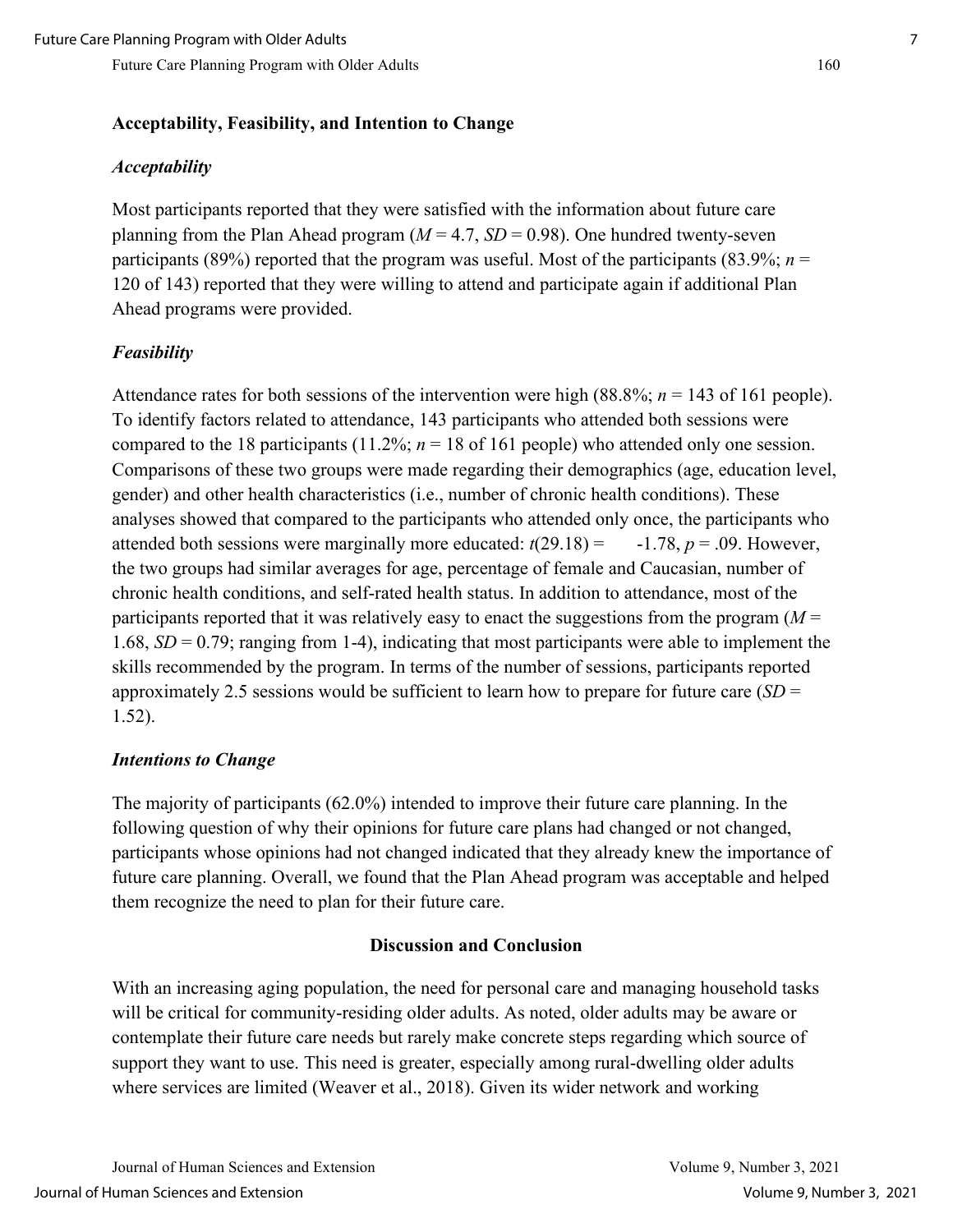relationships with many rural communities, Cooperative Extension programs are well-positioned to help raise awareness and increase knowledge of future care planning among older adults in the community. Providing concrete action steps via Extension programming has been well received by community-residing older adults (Strommen et al., 2019). Indeed, the current study shows promising results of the role of Extension programs in providing knowledge and building skills (i.e., communication strategies) for older adults who have not considered or initiated future care planning.

The Plan Ahead program was developed to promote proactive coping and aging in place among community-residing older adults. This program is unique because it was developed not as a palliative care program but rather as an extension of traditional palliative care, targeting multiple domains of future care for implementation in community settings. The main objective was to raise awareness and to increase knowledge related to future care planning. In addition, we provided several concrete action steps (i.e., communication strategies, aging in place tips) participants can implement on their own to help them initiate their future care planning.

Findings from this study offer preliminary evidence that an educational program targeted at older adults' future care planning in community settings was well received by participants in the community. Although the program was relatively short (2 sessions in 2 weeks), the feasibility data indicated that a majority of the participants found the program beneficial. In addition, most participants were quite satisfied with the contents of the program, indicated their intention to change how they address future care, and found it relatively easy to implement the future care planning activities recommended by the program.

As noted above, the evaluation results suggest that the Plan Ahead program was acceptable for older adults to participate in a two-session program both in urban and rural areas. Furthermore, the fact that most participants (94.5%) would like to participate in additional programming related to future care planning suggests that this program can be an introductory aging program for other relevant topics, such as estate planning or other end-of-life planning. Future studies should follow up with participants about their expectations about this programming.

Given that most participants rated the suggested changes in their behavior relatively easy to implement, they may have initiated communicating their care needs with their family members or health care professionals as recommended by the program. However, this expectation needs further study with a longer time for follow-up.

Another important finding from the study showed overall participants' views regarding future care planning. In particular, more than 65% of older adults reported intended changes about their future care planning, which finding may suggest that the Plan Ahead is an effective intervention for many older adults who have not considered future care planning. Since our assessment was based on their intentions to change, future studies should examine actual behavior changes with long-term follow assessments. Given that older adults vary in the level of expectation about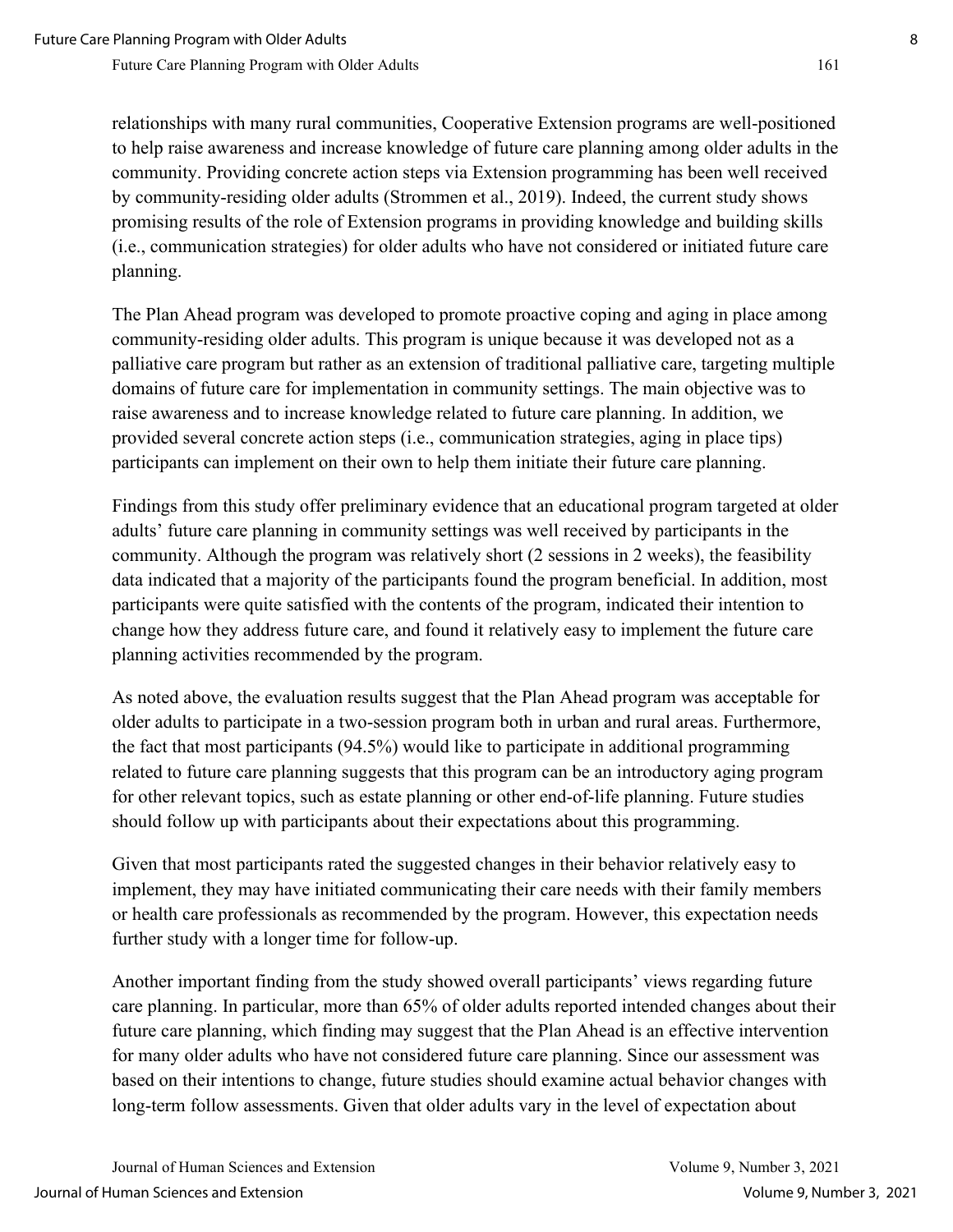future care needs (Kahana et al., 2020), one of the ways to increase their engagement will be tailoring the contents to pique the interest of intended audiences.

Our study found several elements that positively contributed to the project's feasibility of implementation. First, the program's development was based on a strong theoretical foundation, proactivity theory (Kahana et al., 2014). Second is the level of difficulty of the information presented to the participants. Typical end-of-life care planning often involves intense conversations about choices and financial resources. As the program's goal was to increase awareness and initiate future planning processes, relatively light contents and easy-to-implement action steps (i.e., communication tips) may have appealed to participants.

There are several limitations to the study. First, the study involved a self-selected sample of older adults in the community. Given that the majority of older adults completed high school, feasibility testing with other participants from a more varied socioeconomic background is warranted. Second, because of a lack of a control group, we cannot confirm that the intention of change our participants reported occurred as a result of the program. Although Plan Ahead was well-received by participants, it is uncertain if the program has resulted in behavior change, such as initiating conversation with family members about end-of-life care plans, without long-term follow-up. We also note that findings were derived from a racially homogeneous sample of mostly European-American adults. Finally, we also used many binary items to ask their opinions about the program (yes vs. no) to avoid participants' fatigue. However, using multiple measures with Likert scale responses would have strengthened the findings.

Based on this evaluation, we consider the current Plan Ahead program a promising strategy to raise awareness and increase knowledge on future care planning. In addition, our acceptability findings suggest that older adults intend to change their future care planning after two short educational sessions. In sum, this promising novel, relatively low-cost option for a future care planning program deserves further consideration.

#### **References**

- Blackwell, D. L., & Villarroel, M. A. (2017). *Tables of summary health statistics for U.S. adults: 2017 National Health Interview Survey*. National Center for Health Statistics. <http://www.cdc.gov/nchs/nhis/SHS/tables.htm>
- Bode, C., de Ridder, D. T. D., & Bensing, J. M. (2006). Preparing for aging: Development, feasibility and preliminary results of an educational program for midlife and older based on proactive coping theory. *Patient Education and Counseling, 61*(2), 272–278. <https://doi.org/10.1016/j.pec.2005.04.006>
- Booth, L. B., & Peek, G. G. (2013). The Healthy Homes Partnership: A Cooperative Extension model. *Journal of Extension, 51*(1). <https://tigerprints.clemson.edu/cgi/viewcontent.cgi?article=2663&context=joe>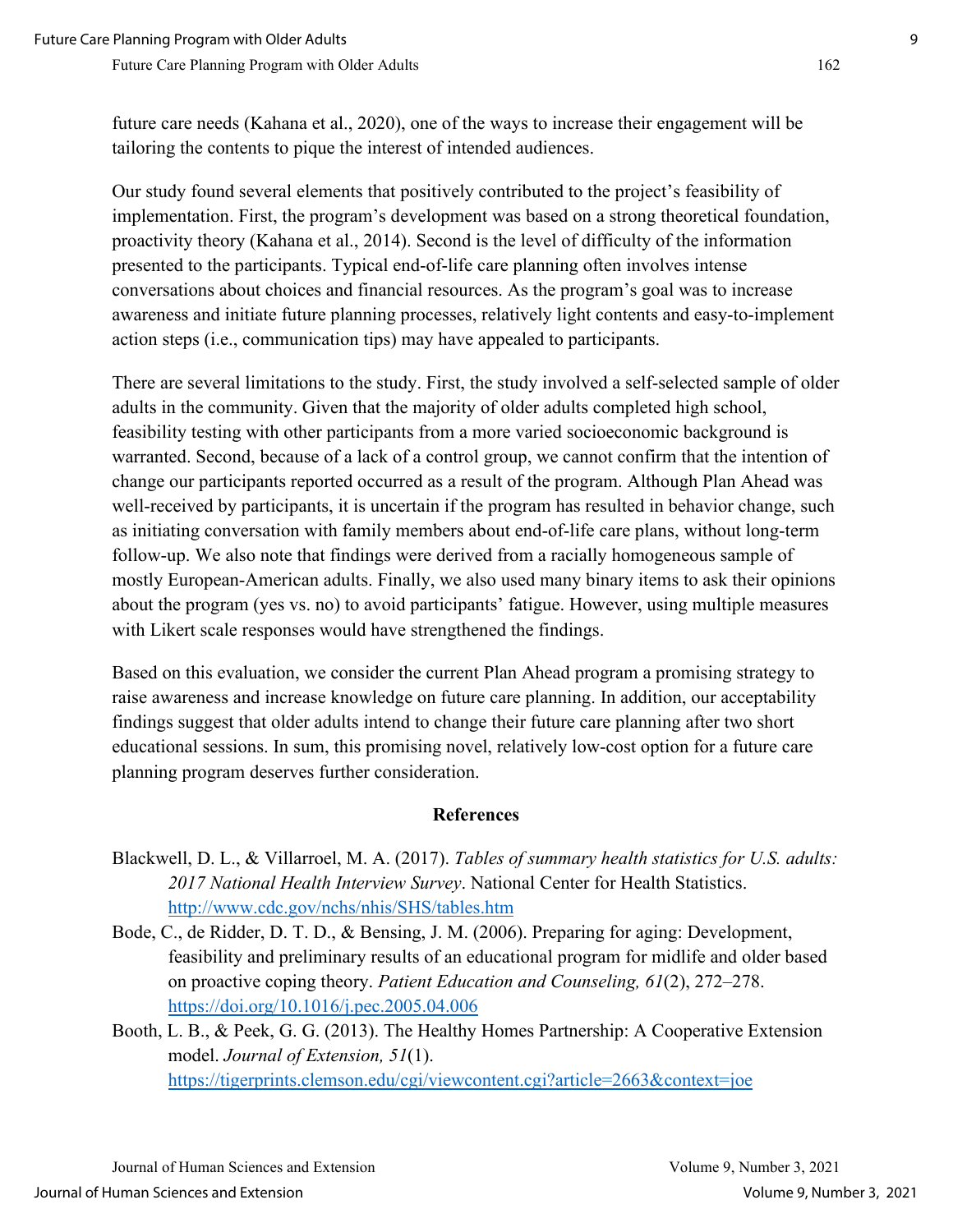- Denvir, M. A., Murray, S. A., & Boyd, K. J. (2015). Future care planning: A first step to palliative care for all patients with advanced heart disease. *Heart*, *101*(13), 1002–1007. <https://doi.org/10.1136/heartjnl-2014-306724>
- Fox, J. A. (2010). *Towards healthier ageing: The development, implementation and evaluation of a proactive health promotion intervention for older adults*. Universal-Publishers.
- IBM SPSS. (2017). *IBM SPSS 25.0 for Windows* [Computer software]. <https://www.ibm.com/products/spss-statistics>
- Kahana, E., Kahana, B., Bhatta, T., Langendoerfer, K. B., Lee, J. E., & Lekhak, N. (2020). Racial differences in future care planning in late life. *Ethnicity & Health, 25*(4), 625–637. <https://doi.org/10.1080/13557858.2019.1573974>
- Kahana, E., & Kahana, B. (2003). Contextualizing successful aging: New directions in an ageold search. In R. Settersten, Jr. (Ed.), *Invitation to the life course: Toward new understanding of later life* (pp. 225–255). Baywood Publishing Company.
- Kahana, E., Kahana, B., & Lee, J. E. (2014). Proactive approaches to successful aging: One clear path through the forest. *Gerontology, 60*(5), 466–474.<https://doi.org/10.1159/000360222>
- Kahana, E., Kahana, B., & Zhang, J. (2005). Motivational antecedents of preventive proactivity in late life: Linking future orientation and exercise. *Motivation and Emotion*, *29*(4), 443– 464.<https://doi.org/10.1007/s11031-006-9012-2>
- Kahana, E., Kelley-Moore, J., & Kahana, B. (2012). Proactive aging: A longitudinal study of stress, resources, agency, and well-being in late life. *Aging & Mental Health*, *16*(4), 438– 451.<https://doi.org/10.1080/13607863.2011.644519>
- Lum, H. D., Sudore, R. L., & Bekelman, D. B. (2015). Advance care planning in the elderly. *Medical Clinics of North America*, *99*(2), 391–403. <https://doi.org/10.1016/j.mcna.2014.11.010>
- Murtagh, F. E., Bausewein, C., Verne, J., Groeneveld, E. I., Kaloki, Y. E., & Higginson, I. J. (2014). How many people need palliative care? A study developing and comparing methods for population-based estimates. *Palliative Medicine, 28*(1), 49–58. <https://doi.org/10.1177/0269216313489367>
- Ouwehand, C., de Ridder, D. T. D., & Bensing, J. M. (2007). A review of successful aging models: Proposing proactive coping as an important additional strategy. *Clinical Psychology Review*, *27*(8), 873–884.<https://doi.org/10.1016/j.cpr.2006.11.003>
- Pinquart, M., & Sörensen, S. (2002). Older adults' preferences for informal, formal, and mixed support for future care needs: A comparison of Germany and the United States. *The International Journal of Aging and Human Development, 54*(4), 291–314. <https://doi.org/10.2190/1fvt-24t3-y1v3-57a5>
- Rui, P., & Kang, K. (2015). *National Hospital Ambulatory Medical Care Survey: 2015 emergency department summary table*. National Center for Health Statistics.
- Sörensen, S., Mak, W., Chapman, B., Duberstein, P. R., & Lyness, J. M. (2012). The relationship of preparation for future care to depression and anxiety in older primary care patients at